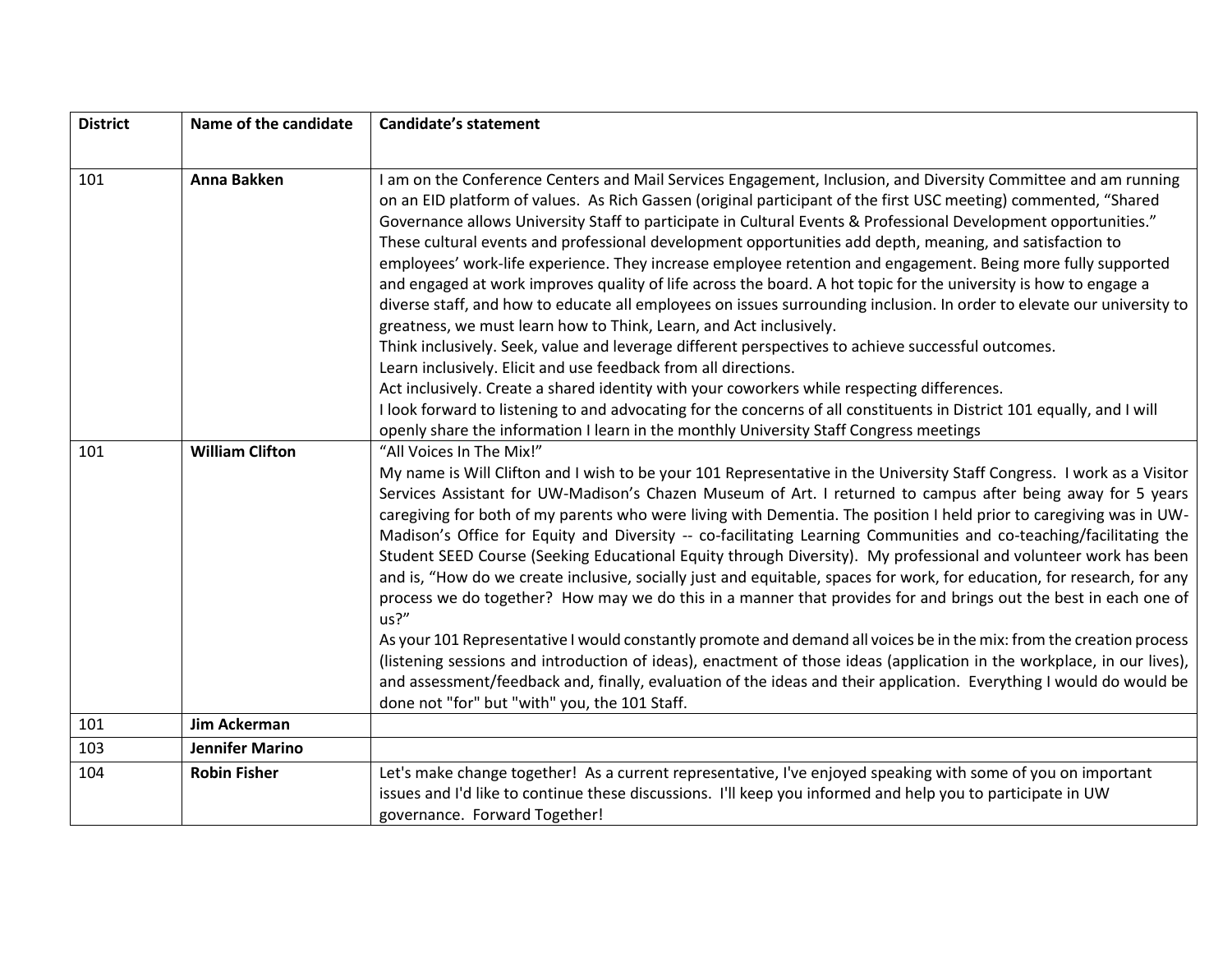| 105 | <b>Rosalind McKennon</b>      |                                                                                                                                                                                                                                                                                                                                                                                                                                                                                                                                                                                                                                                                                                                                                                                                                                                                                                       |
|-----|-------------------------------|-------------------------------------------------------------------------------------------------------------------------------------------------------------------------------------------------------------------------------------------------------------------------------------------------------------------------------------------------------------------------------------------------------------------------------------------------------------------------------------------------------------------------------------------------------------------------------------------------------------------------------------------------------------------------------------------------------------------------------------------------------------------------------------------------------------------------------------------------------------------------------------------------------|
| 106 | <b>Jane Rolfsmeyer</b>        |                                                                                                                                                                                                                                                                                                                                                                                                                                                                                                                                                                                                                                                                                                                                                                                                                                                                                                       |
| 106 | <b>Michele Parker</b>         |                                                                                                                                                                                                                                                                                                                                                                                                                                                                                                                                                                                                                                                                                                                                                                                                                                                                                                       |
| 107 | <b>Debbie Morris</b>          |                                                                                                                                                                                                                                                                                                                                                                                                                                                                                                                                                                                                                                                                                                                                                                                                                                                                                                       |
| 108 | <b>Bruce Goldade</b>          | I've been working on campus for 34 years. I've been involved in shared governance since the start and have worked<br>to improve its effectiveness and accessibility through my work on the Bylaws Committee and Central Committee. As<br>you Representative in Congress I'll continue to speak up on behalf of the staff and seek answers to your questions. I'd<br>appreciate your vote.                                                                                                                                                                                                                                                                                                                                                                                                                                                                                                             |
| 108 | <b>Peter Haney</b>            |                                                                                                                                                                                                                                                                                                                                                                                                                                                                                                                                                                                                                                                                                                                                                                                                                                                                                                       |
| 109 | Haiyan Wei                    |                                                                                                                                                                                                                                                                                                                                                                                                                                                                                                                                                                                                                                                                                                                                                                                                                                                                                                       |
| 110 | Kari Zarecki                  | My name is Kari Zarecki and I work in the Department of Political Science as the Administrator for the Center for the<br>Study of Liberal Democracy. This is my first time running for University Staff. I have been with the University for two<br>years now. Before then I worked for the Department of Justice in the Bureau of Justice Information and Analysis. I<br>value helping to make a positive change in the environment I work and for those I work with. I would appreciate<br>your vote for District 110.                                                                                                                                                                                                                                                                                                                                                                              |
| 110 | <b>Rebecca Forbes Wank</b>    | Hello, I'm Rebecca Forbes Wank, a financial specialist in German, Nordic, and Slavic, and your current representative<br>in District 110. I am a member of the University Staff Issues Committee for L&S, and I have been a District<br>Representative in the University Staff Congress for the past four years. In that time I have seen what an enormous<br>impact the Congress has had on our lives as University Staff, as we have advocated for and gotten pay raises for the<br>lowest-paid workers, shift differential increases, an increase in the amount of money available for professional<br>development, and even free campus parking the day after Thanksgiving. I am asking for the chance to continue with<br>this important work as your representative. Please consider voting for me when you receive your ballot. Thank you.                                                     |
| 110 | <b>Christi Balas Levenson</b> |                                                                                                                                                                                                                                                                                                                                                                                                                                                                                                                                                                                                                                                                                                                                                                                                                                                                                                       |
| 111 | <b>Patrick Cunniffe</b>       | wish to represent District 111 in the University Staff Congress for a second term! It is vital that the University Staff<br>continue to promote not only fair compensation and benefits but non-financial aspects of well-being, i.e. professional<br>development, symbols of appreciation and overall wellness opportunities, as well.<br>Also, during this period of campus closure, we have a duty to emphasize the important role of all non-instructional<br>staff to the functioning of the university. I would like to remind the administration that the University Staff employee<br>is more than someone to pay bills, arrange reimbursements, respond to student requests, hand out keys, book rental<br>spaces for events, clean department offices, protect the safety of students and employees, fill out forms, arrange<br>catering orders and the myriad other seemingly minor tasks. |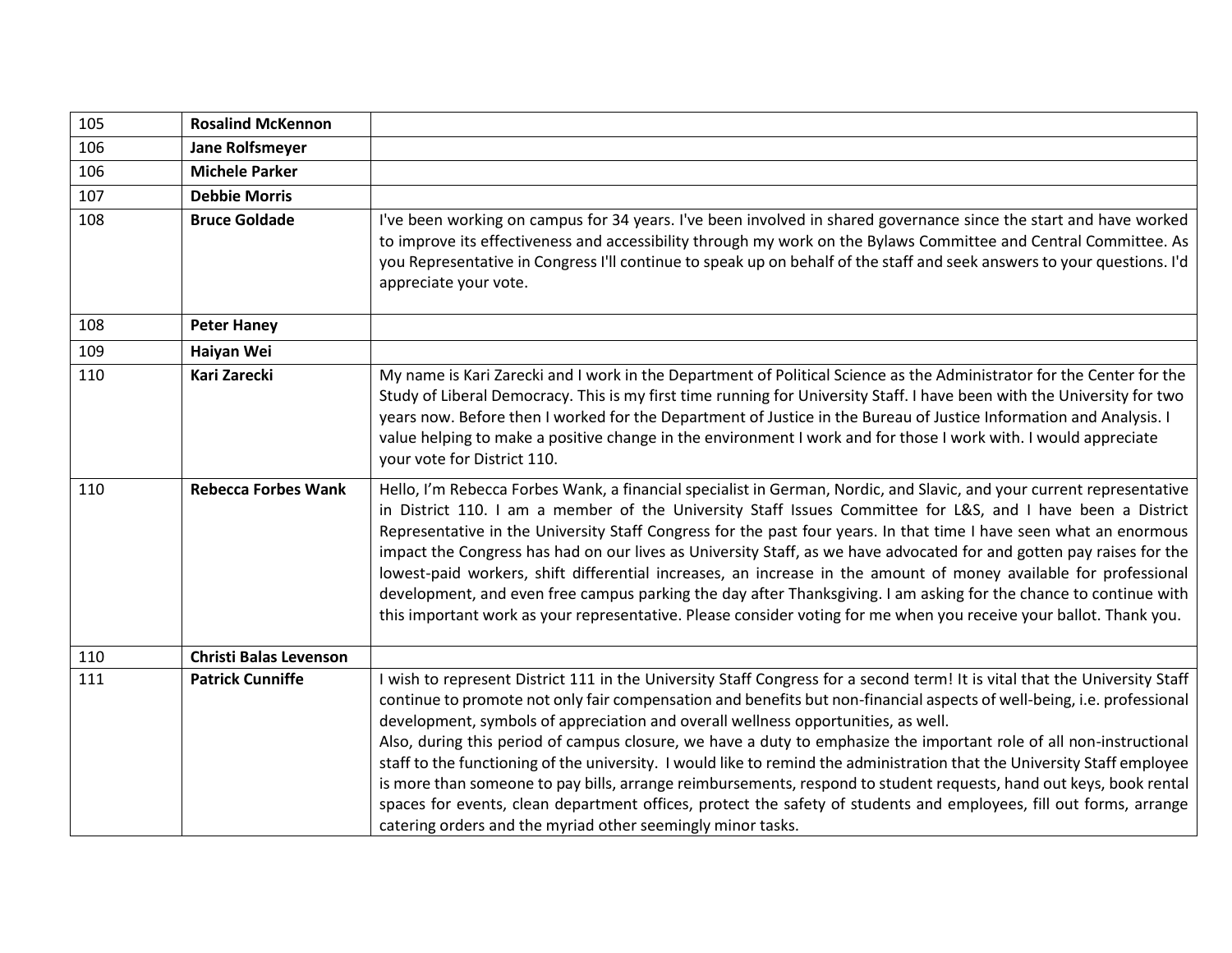|     |                                             | If you decide to retain me as your representative, I will continue to be your voice!                                                                                                                                                                                                                                                                                                                                                                                                                                                                                                                                                                                                                                                                                                                                                                                                                                                                                                                                                                                                                                                                                                                                                    |
|-----|---------------------------------------------|-----------------------------------------------------------------------------------------------------------------------------------------------------------------------------------------------------------------------------------------------------------------------------------------------------------------------------------------------------------------------------------------------------------------------------------------------------------------------------------------------------------------------------------------------------------------------------------------------------------------------------------------------------------------------------------------------------------------------------------------------------------------------------------------------------------------------------------------------------------------------------------------------------------------------------------------------------------------------------------------------------------------------------------------------------------------------------------------------------------------------------------------------------------------------------------------------------------------------------------------|
| 111 | <b>Amy Basel</b>                            |                                                                                                                                                                                                                                                                                                                                                                                                                                                                                                                                                                                                                                                                                                                                                                                                                                                                                                                                                                                                                                                                                                                                                                                                                                         |
| 113 | <b>Cynthia Lundey</b>                       |                                                                                                                                                                                                                                                                                                                                                                                                                                                                                                                                                                                                                                                                                                                                                                                                                                                                                                                                                                                                                                                                                                                                                                                                                                         |
| 114 | <b>Sandy Peterson</b>                       | Dear University Staff Congressional District 114 Members: I would welcome the opportunity to represent you in<br>University Staff Congress. I served as a Representative for District 121 for three years, and am familiar with and<br>passionate about shared governance. I believe in civic engagement, and I will listen to your concerns, raise those<br>issues during meetings and in formal communications with the university's administration, and keep you informed of<br>University Staff Congress activities. I want to identify the issues that affect us as staff and ensure that our concerns<br>are addressed. Thank you for your time and consideration.                                                                                                                                                                                                                                                                                                                                                                                                                                                                                                                                                                |
| 114 | <b>Tyler Norman</b>                         |                                                                                                                                                                                                                                                                                                                                                                                                                                                                                                                                                                                                                                                                                                                                                                                                                                                                                                                                                                                                                                                                                                                                                                                                                                         |
| 114 | <b>Dylan Rindo</b>                          | My name is Dylan Rindo and I'm running for the 7th University Staff Congress in District 114.<br>As a UW-Madison alumnus and current member of the University Staff, I am fortunate enough to continue my career<br>at an institution that is committed to making a difference in our community. Personally, I have been extremely<br>fortunate in my experiences at UW-Madison. However, I am also aware that many others have had, and continue to<br>have, a far less positive experience. I am running because I want to do all I can to ensure that everyone has the same<br>phenomenal experience that I have had during my time here. Moreover, I want to ensure that decisions affecting the<br>University Staff are made with transparency and communicated clearly. For example, while this work-from-home<br>experience has been pleasant, even enjoyable, for me, it has become apparent that many systems and technologies<br>in place for this process, some of which were in use beforehand, disenfranchised many University Staff. If elected as<br>your representative, you can count on me to support openness, inclusion, and equity, and will work tirelessly to make<br>my experience the norm, not the exception. |
| 116 | <b>Colleen Marie Rohde-</b><br><b>Szudy</b> |                                                                                                                                                                                                                                                                                                                                                                                                                                                                                                                                                                                                                                                                                                                                                                                                                                                                                                                                                                                                                                                                                                                                                                                                                                         |
| 117 | <b>John Paulson</b>                         | Hope everyone is staying well and safe during this unprecedented time. For the past 4 years, it has been my privilege<br>and honor to act as your district representative on the UW Staff Congress. With this year's upcoming election, I would<br>like to again announce my candidacy for this position and would appreciate your vote. It's my belief that the Congress<br>has been an integral part of campus life in bringing staff issues to the forefront. In addition to serving as your district<br>representative, I am also the current chair on the SMPH University Staff Issues Committee which in the last several<br>months has been approved by Dean Golden's office. We currently are seeking new members for this committee, so<br>please contact me if interested.                                                                                                                                                                                                                                                                                                                                                                                                                                                    |
| 118 | <b>Jenniffer Priebe</b>                     |                                                                                                                                                                                                                                                                                                                                                                                                                                                                                                                                                                                                                                                                                                                                                                                                                                                                                                                                                                                                                                                                                                                                                                                                                                         |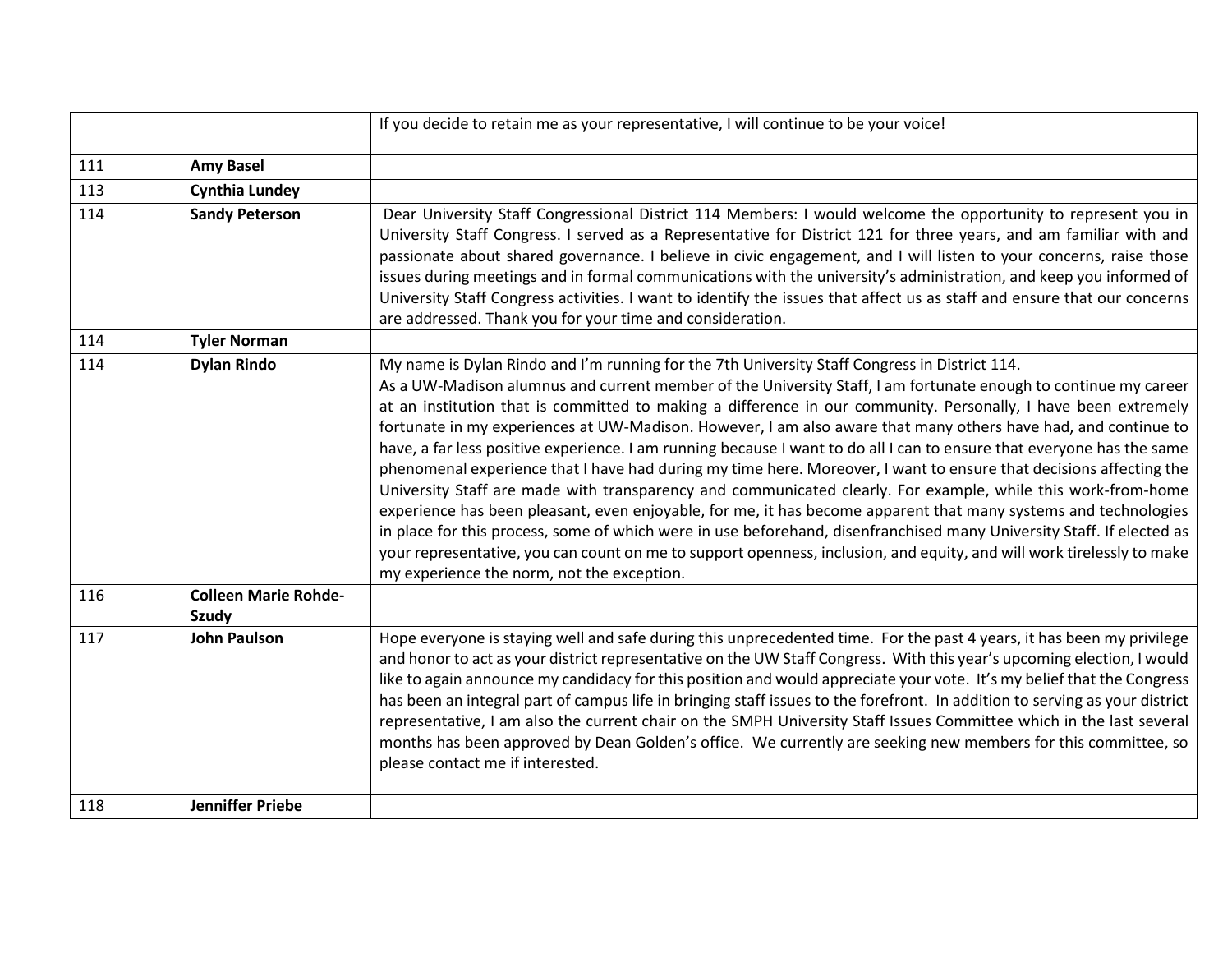| 118 | <b>Ivy Smith</b>                        |                                                                                                                                                                                                                                                                                                                                                                                                                                                                                                                                                                                                                                                                                                                                                                                     |
|-----|-----------------------------------------|-------------------------------------------------------------------------------------------------------------------------------------------------------------------------------------------------------------------------------------------------------------------------------------------------------------------------------------------------------------------------------------------------------------------------------------------------------------------------------------------------------------------------------------------------------------------------------------------------------------------------------------------------------------------------------------------------------------------------------------------------------------------------------------|
| 119 | <b>Holly Johnson</b>                    |                                                                                                                                                                                                                                                                                                                                                                                                                                                                                                                                                                                                                                                                                                                                                                                     |
| 120 | <b>Alexis Irvin</b>                     |                                                                                                                                                                                                                                                                                                                                                                                                                                                                                                                                                                                                                                                                                                                                                                                     |
| 120 | <b>Shannon Kelly</b>                    |                                                                                                                                                                                                                                                                                                                                                                                                                                                                                                                                                                                                                                                                                                                                                                                     |
| 120 | <b>Colin Kelly</b>                      |                                                                                                                                                                                                                                                                                                                                                                                                                                                                                                                                                                                                                                                                                                                                                                                     |
| 121 | <b>Candice Butler</b>                   |                                                                                                                                                                                                                                                                                                                                                                                                                                                                                                                                                                                                                                                                                                                                                                                     |
| 122 | <b>Lee Bilke</b>                        | As a UW-Madison University Staff Congress charter member, it's been my privilege to serve as your University Staff<br>Congress Representative. If re-elected, I'll continue to be a strong voice for not only my constituents, but also the<br>underrepresented. Also, I wish to make sure that OHR and Administration promises concerning the TTC project are<br>fulfilled.                                                                                                                                                                                                                                                                                                                                                                                                        |
| 122 | <b>John P Anderson</b>                  |                                                                                                                                                                                                                                                                                                                                                                                                                                                                                                                                                                                                                                                                                                                                                                                     |
| 122 | <b>Pat Fargen</b>                       | Hello, my name is Pat Fargen and have been with UW-Madison for 34 years. For the past 15 years I have been working<br>for Facilities, Planning, and Management (FP&M). Eleven of those years were spent in the training office and then<br>transferred into EH&S, with the Office of Radiation Safety.<br>I am passionate about the work the university performs and am proud to be a part of their mission. If elected, I look<br>forward to problem solving and collaborating to keep the university moving forward.                                                                                                                                                                                                                                                              |
| 122 | <b>Rosa Ring</b>                        |                                                                                                                                                                                                                                                                                                                                                                                                                                                                                                                                                                                                                                                                                                                                                                                     |
| 123 | <b>Molly Lenz</b>                       | am a firm believer in governance because it gives a voice to a staff that otherwise might not be heard. I've<br>demonstrated my commitment by recruiting candidates and serving on a variety of Committees. We need to bring<br>our issues and ideas directly to the decision makers in the Administration, you have my pledge that I will continue to<br>do so, but first I'll need your vote, so please mark and return your ballot. Thanks!                                                                                                                                                                                                                                                                                                                                      |
| 123 | <b>Kristine Runge</b>                   | Hello District 123 Members! First of all, I hope you are all safe and healthy during these unparalleled times.<br>I am asking for your vote to be your Congressional Representative for District 123 of the 2020-2021 University Staff<br>Congress. Having held this position from 2014-2018 and as your alternate the past 2 years, I am committed to serving<br>District 123 as your representative.<br>University Staff Congress has and continues to do wonderful things for you all. Congress increased a well-deserved<br>2 <sup>nd</sup> & 3 <sup>rd</sup> shift differential pay, substantially increased funds for Professional Development and Tuition<br>reimbursements and increased the number of University Staff Recognition awards - and that's just to name a few! |
| 124 | <b>Marlina Polk</b><br><b>McGiveron</b> |                                                                                                                                                                                                                                                                                                                                                                                                                                                                                                                                                                                                                                                                                                                                                                                     |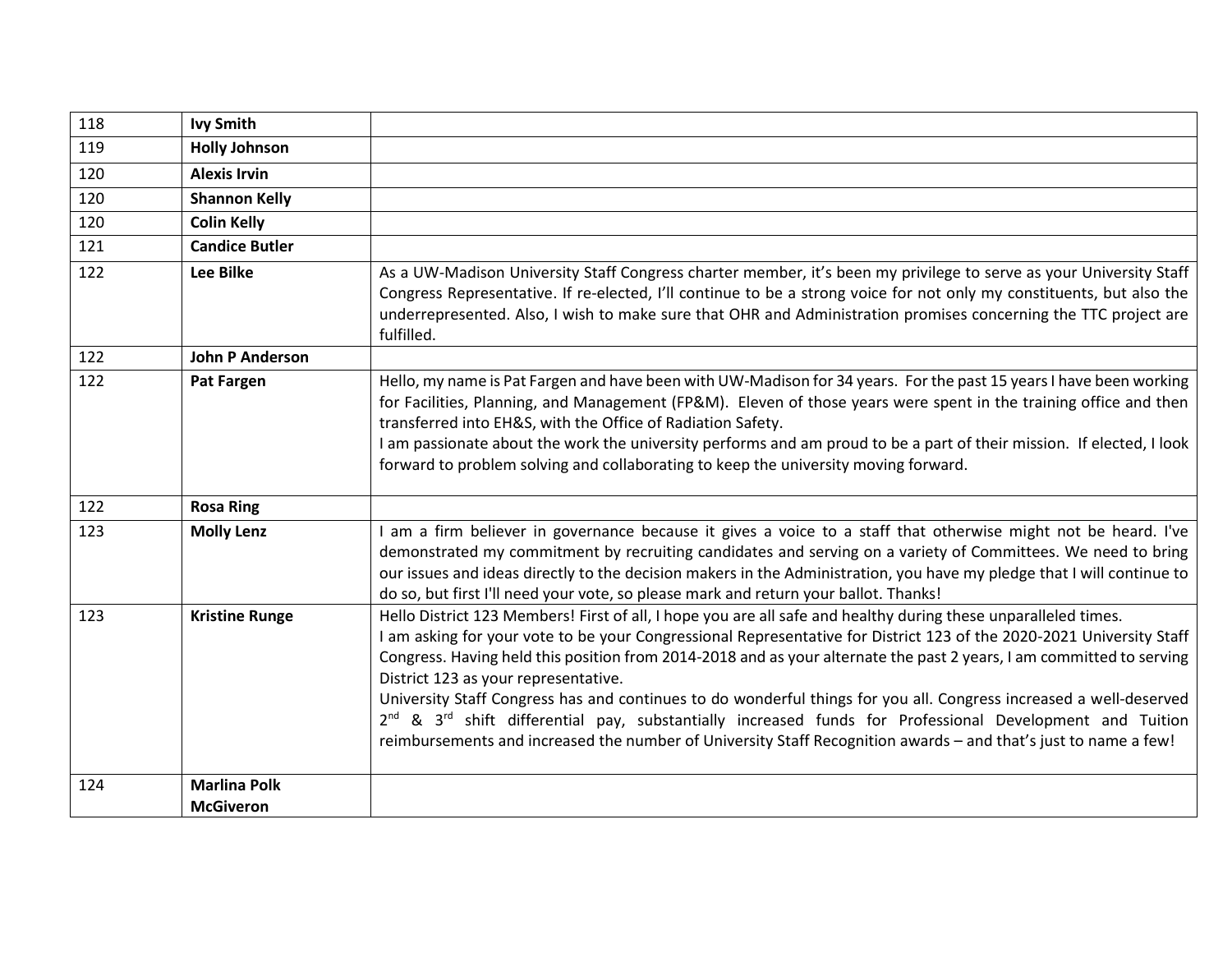| 127 | <b>Courtland Maney</b>       |                                                                                                                                                                                                                                                                                                                                                                                                                                                                                                                                    |
|-----|------------------------------|------------------------------------------------------------------------------------------------------------------------------------------------------------------------------------------------------------------------------------------------------------------------------------------------------------------------------------------------------------------------------------------------------------------------------------------------------------------------------------------------------------------------------------|
| 127 | <b>Timothy Akey</b>          |                                                                                                                                                                                                                                                                                                                                                                                                                                                                                                                                    |
| 128 | <b>Chris Moreno</b>          |                                                                                                                                                                                                                                                                                                                                                                                                                                                                                                                                    |
| 129 | <b>Jill Keller</b>           |                                                                                                                                                                                                                                                                                                                                                                                                                                                                                                                                    |
| 130 | <b>Robert Linley</b>         |                                                                                                                                                                                                                                                                                                                                                                                                                                                                                                                                    |
| 130 | <b>Barbara Peters</b>        | I have worked at UW-Housing for 40 years. I am currently President of AFSCME Local 171, chair of the Policies and<br>Procedures Committee, and a member of the Classified Congress and a member of the Central Committee. In my<br>years of representing employees either through the Union or on various committees I've seen firsthand how<br>important it is for classified workers to have a voice on campus. Classified employees are the backbone of the<br>University and I would be honored to continue representing them. |
| 131 | <b>Gregory Froehlich</b>     |                                                                                                                                                                                                                                                                                                                                                                                                                                                                                                                                    |
| 132 | <b>James Aitken</b>          |                                                                                                                                                                                                                                                                                                                                                                                                                                                                                                                                    |
| 132 | <b>Brian Holbach</b>         | I'm looking forward to serving in the Congress so I can provide each of you with the latest news from inside the<br>Administration and I can provide them with the point of view of those workers in our district. But to do this, I'll need<br>your vote, so please mark and return your ballot.                                                                                                                                                                                                                                  |
| 134 | <b>Ngunar Rotar</b>          |                                                                                                                                                                                                                                                                                                                                                                                                                                                                                                                                    |
| 136 | <b>Thomas Albright</b>       |                                                                                                                                                                                                                                                                                                                                                                                                                                                                                                                                    |
| 136 | <b>David Ryan</b>            | Hi District 136, my name is David Ryan and I am once again running for reelection as your district representative. I<br>remain an active member of Congress with a great attendance record. I would really appreciate your vote for me.                                                                                                                                                                                                                                                                                            |
| 137 | Kerry O'Neill                |                                                                                                                                                                                                                                                                                                                                                                                                                                                                                                                                    |
| 137 | <b>Michael Bradley</b>       |                                                                                                                                                                                                                                                                                                                                                                                                                                                                                                                                    |
| 139 | <b>Felix Castro</b>          |                                                                                                                                                                                                                                                                                                                                                                                                                                                                                                                                    |
| 140 | Sara Frey                    |                                                                                                                                                                                                                                                                                                                                                                                                                                                                                                                                    |
| 141 | <b>Patrick Hanson</b>        |                                                                                                                                                                                                                                                                                                                                                                                                                                                                                                                                    |
| 142 | <b>Luis Alberto Martinez</b> |                                                                                                                                                                                                                                                                                                                                                                                                                                                                                                                                    |
| 142 | <b>Consuelo Morales</b>      |                                                                                                                                                                                                                                                                                                                                                                                                                                                                                                                                    |
| 143 | <b>Neville Paul</b>          |                                                                                                                                                                                                                                                                                                                                                                                                                                                                                                                                    |
| 144 | Juan R. Santoyo-Zamora       |                                                                                                                                                                                                                                                                                                                                                                                                                                                                                                                                    |
| 146 | <b>Guadalupe Jensen</b>      | There is a lot that shared governance can do to bring the views and needs of the Staff to the attention of the                                                                                                                                                                                                                                                                                                                                                                                                                     |
|     |                              | Administration. I'd like to be part of that conversation. Please vote in this election. Thank you!!                                                                                                                                                                                                                                                                                                                                                                                                                                |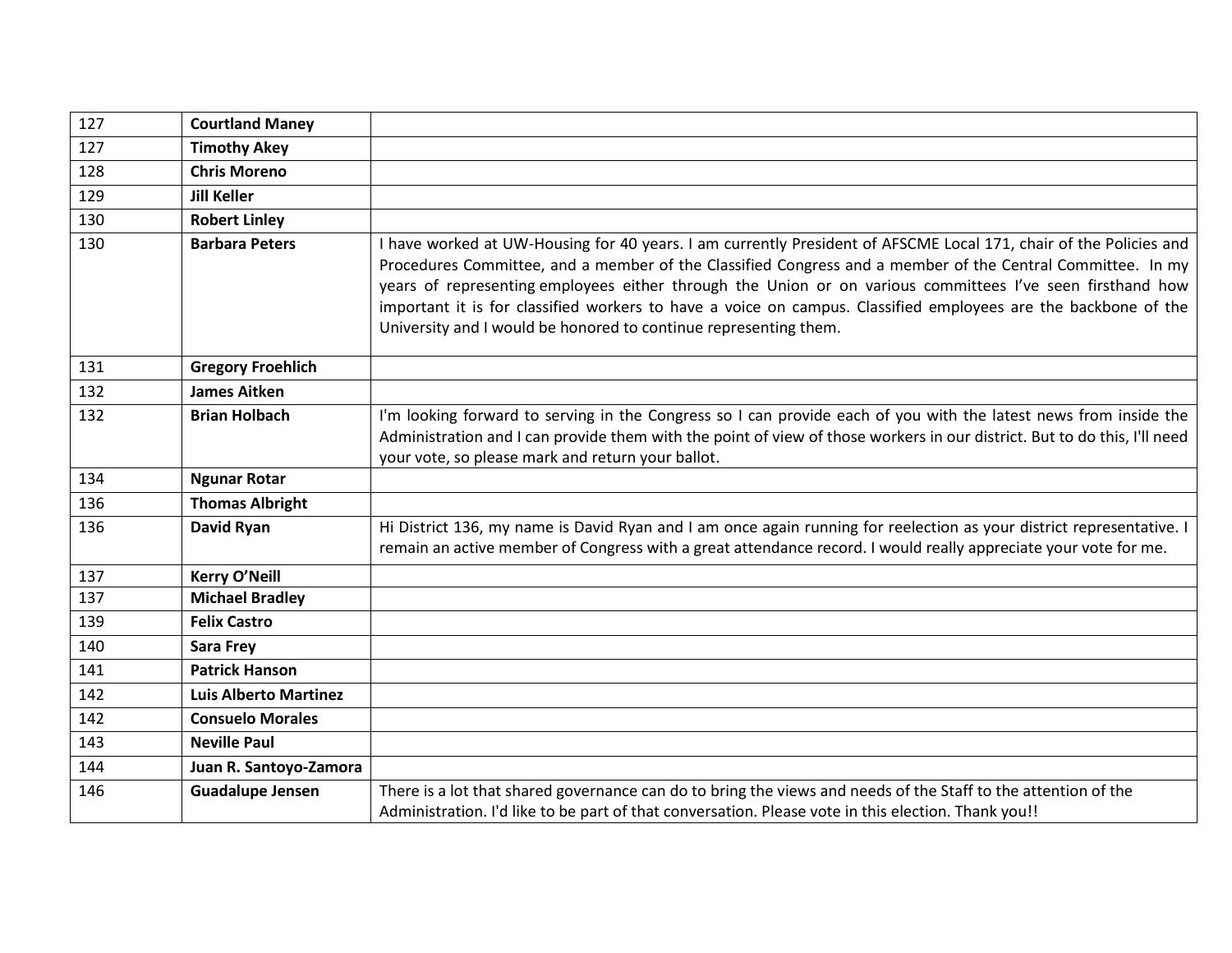| 147 | <b>John Whitesel</b>    |                                                                                                                                                                                                                                                                                                                                                                                                                                                                                                                                                                                                                                                                                                                                                                                                                                                                                                                                                                                                                                                                                     |
|-----|-------------------------|-------------------------------------------------------------------------------------------------------------------------------------------------------------------------------------------------------------------------------------------------------------------------------------------------------------------------------------------------------------------------------------------------------------------------------------------------------------------------------------------------------------------------------------------------------------------------------------------------------------------------------------------------------------------------------------------------------------------------------------------------------------------------------------------------------------------------------------------------------------------------------------------------------------------------------------------------------------------------------------------------------------------------------------------------------------------------------------|
| 147 | <b>Sarah Woodworth</b>  | I am running because I believe all voices must be heard by the Administration, particularly those working in the<br>Trades. I ask for your vote in this election.                                                                                                                                                                                                                                                                                                                                                                                                                                                                                                                                                                                                                                                                                                                                                                                                                                                                                                                   |
| 148 | <b>Paul Phommasack</b>  |                                                                                                                                                                                                                                                                                                                                                                                                                                                                                                                                                                                                                                                                                                                                                                                                                                                                                                                                                                                                                                                                                     |
| 148 | <b>David Stevens</b>    |                                                                                                                                                                                                                                                                                                                                                                                                                                                                                                                                                                                                                                                                                                                                                                                                                                                                                                                                                                                                                                                                                     |
| 149 | <b>Bart Munger</b>      | I would like to take part in shared governance, because it is the best place for University Staff to make our voices<br>heard. Please vote in this election.                                                                                                                                                                                                                                                                                                                                                                                                                                                                                                                                                                                                                                                                                                                                                                                                                                                                                                                        |
| 150 | <b>Kevin Eaton</b>      |                                                                                                                                                                                                                                                                                                                                                                                                                                                                                                                                                                                                                                                                                                                                                                                                                                                                                                                                                                                                                                                                                     |
| 151 | James Johnson           | To my coworkers, I took a year off to deal with some family matters. I am here to ask for your vote for the seat 151<br>for the University Staff Congress. I will try to serve you better than I did in the past with emailing you on monthly<br>specifics instead of giving you a yearly review. I would sure like your input on things you feel are important or would<br>make your job more fulfilling & have some more fun while working for this great University. I did learn a lot of how<br>this University operates on both sides of management & our great employee's. I hope everyone is doing the best they<br>could do under these unique situations. It's a very stressful times we are going through right now, that's why it's<br>important to have someone to have your back & go fight for you & be the best representative for seat 151. I have<br>been working on campus for the whole time we have been shut down. I would really like your vote, so I can do the<br>best I can. Thank you for your time & I would sure like you to vote for me, for seat 151. |
| 151 | <b>Scott Newton</b>     | Everyone on campus deserves to have their voice heard. The only way we can be sure issues will be addressed is to<br>take part. I'm willing to do so and I ask for your vote.                                                                                                                                                                                                                                                                                                                                                                                                                                                                                                                                                                                                                                                                                                                                                                                                                                                                                                       |
| 151 | <b>Bryan Lee</b>        |                                                                                                                                                                                                                                                                                                                                                                                                                                                                                                                                                                                                                                                                                                                                                                                                                                                                                                                                                                                                                                                                                     |
| 152 | <b>Terry Fritter</b>    | I've been involved in shared governance from the beginning, and I've never stopped advocating for University Staff. I<br>ask for your input, your support, and your vote in this election. In the next Congressional term, I will make clear to<br>the Administration the needs of the staff and present realistic proposals that can be acted upon to improve conditions.<br>Thank You!                                                                                                                                                                                                                                                                                                                                                                                                                                                                                                                                                                                                                                                                                            |
| 152 | Vicki Werla             |                                                                                                                                                                                                                                                                                                                                                                                                                                                                                                                                                                                                                                                                                                                                                                                                                                                                                                                                                                                                                                                                                     |
| 154 | <b>Sebastian Baxter</b> |                                                                                                                                                                                                                                                                                                                                                                                                                                                                                                                                                                                                                                                                                                                                                                                                                                                                                                                                                                                                                                                                                     |
| 156 | <b>Thomas Bresnahan</b> |                                                                                                                                                                                                                                                                                                                                                                                                                                                                                                                                                                                                                                                                                                                                                                                                                                                                                                                                                                                                                                                                                     |
| 159 | <b>Boyd Hillestad</b>   |                                                                                                                                                                                                                                                                                                                                                                                                                                                                                                                                                                                                                                                                                                                                                                                                                                                                                                                                                                                                                                                                                     |
| 160 | <b>Jerald Moran</b>     | I know about the value of shared governance from having previously served in Congress and on several campus<br>committees. I'll bring that experience to the Congress and I ask for your vote.                                                                                                                                                                                                                                                                                                                                                                                                                                                                                                                                                                                                                                                                                                                                                                                                                                                                                      |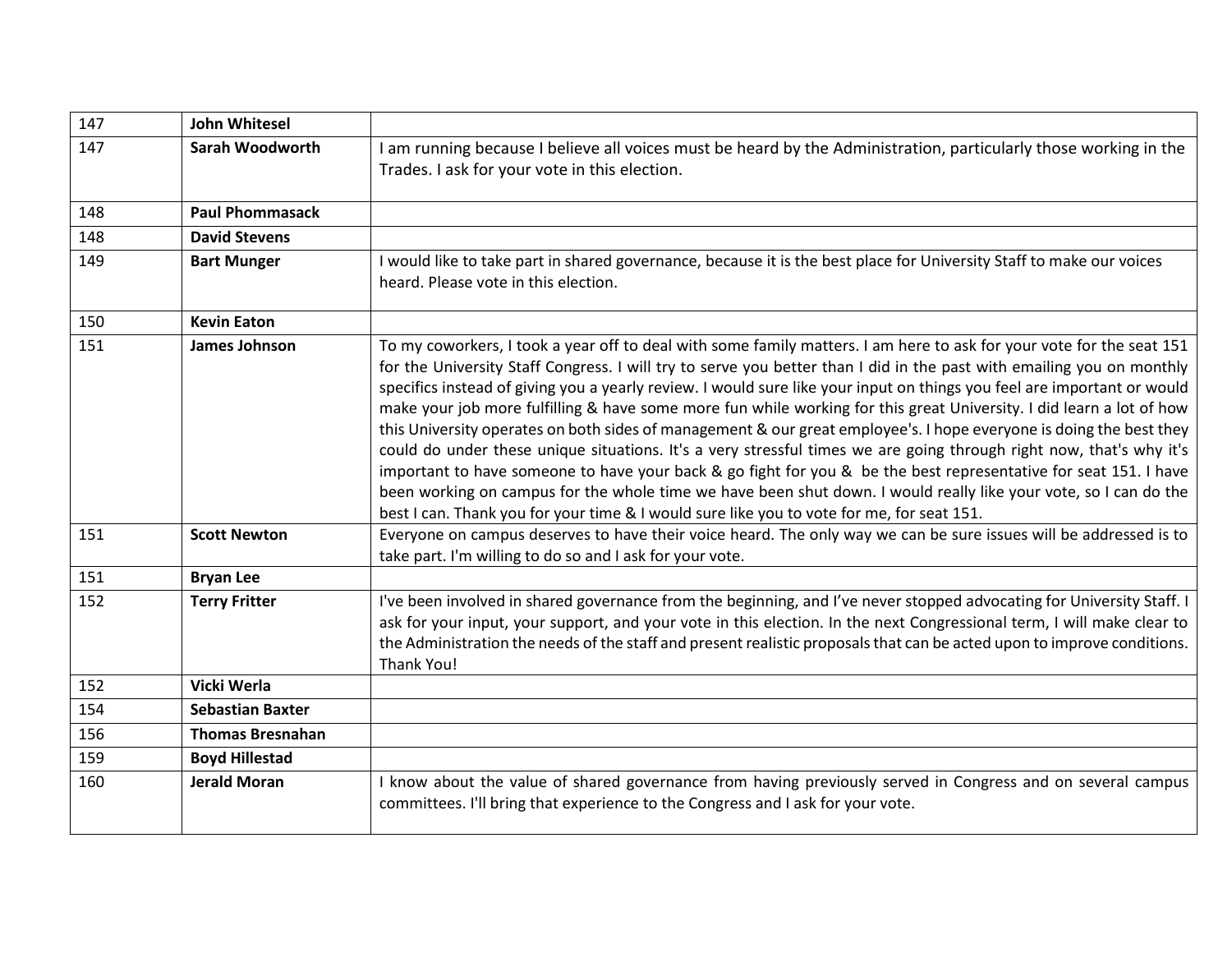| 161 | <b>Lance Raney</b>      | I Just completed my 10th year at UW. I have enjoyed my time here and have started to get involved with Campus<br>Committees, including the Awards committee, Campus Planning Committee, and Congressional Districting and<br>Representation Committee where I personally assisted in outreach to recruit people to run in unrepresented districts.                                                                                                                                                                                                                                                                       |
|-----|-------------------------|--------------------------------------------------------------------------------------------------------------------------------------------------------------------------------------------------------------------------------------------------------------------------------------------------------------------------------------------------------------------------------------------------------------------------------------------------------------------------------------------------------------------------------------------------------------------------------------------------------------------------|
|     |                         | I am currently the Congressional Rep for District 161 and I would love to stay your elected representative. While<br>university staff congress does not replace the unions, it is currently our only voice to campus leadership and is<br>important that all partake and have our voices heard. I think a representative should communicate to the district<br>about Congress meetings, so all are informed. Together we stand united, divided we will fall and campus leadership<br>will not hear our voice.                                                                                                            |
|     |                         | I would like to Continue to represent the hard-working university staff that often work behind the scenes to make<br>UW-Madison great, and even take the next step to run for Central Committee.                                                                                                                                                                                                                                                                                                                                                                                                                         |
|     |                         | Please vote for me as your Congress Representative. We have 60+ people in our district last election less than a<br>3rd voted let's try and beat that and get over 50% of our district to vote.                                                                                                                                                                                                                                                                                                                                                                                                                          |
| 162 | Dan Wanish              | Dan Wanish has actively served in System shared governance for 8 years-1 year as UW's District 162 rep., and 7 years<br>prior as a founding member of UW-Extension's University Staff Council, including 2 terms as Chair and 3 as Vice-<br>Chair. Dan is also currently one of UW's System-wide University Staff Shared Gov. reps. Dan works as an accountant<br>with Conference Centers for 19 years, and 3 years prior with FP&M he's committed to making our workplaces better<br>for all U. Staff by strongly advocating for fair pay, benefits, working conditions, employment policies, and staff<br>recognition. |
| 162 | <b>Lydia Dalton</b>     |                                                                                                                                                                                                                                                                                                                                                                                                                                                                                                                                                                                                                          |
| 164 | <b>Tip Vandall</b>      |                                                                                                                                                                                                                                                                                                                                                                                                                                                                                                                                                                                                                          |
| 165 | <b>Kathy Bear</b>       |                                                                                                                                                                                                                                                                                                                                                                                                                                                                                                                                                                                                                          |
| 166 | <b>Andrew Broan</b>     |                                                                                                                                                                                                                                                                                                                                                                                                                                                                                                                                                                                                                          |
| 167 | <b>Erik Geiger</b>      | My name is Erik Geiger. I have been the acting alternate for district 167 for 2 years. In that time I have filled in<br>occasionally for our representative Adam Hills-Meyer. I have also represented University Staff on the Communications<br>Committee, the TTC Advisory Committee and the UW Madison Box Advisory Committee.<br>Please vote in the upcoming University Staff Congress election. If you find me a worthy candidate and vote for me,<br>thank you, but the important thing is for you to participate in shared governance, and to ensure that our district<br>continues to be represented.             |
| 167 | <b>Adam Hills-Meyer</b> |                                                                                                                                                                                                                                                                                                                                                                                                                                                                                                                                                                                                                          |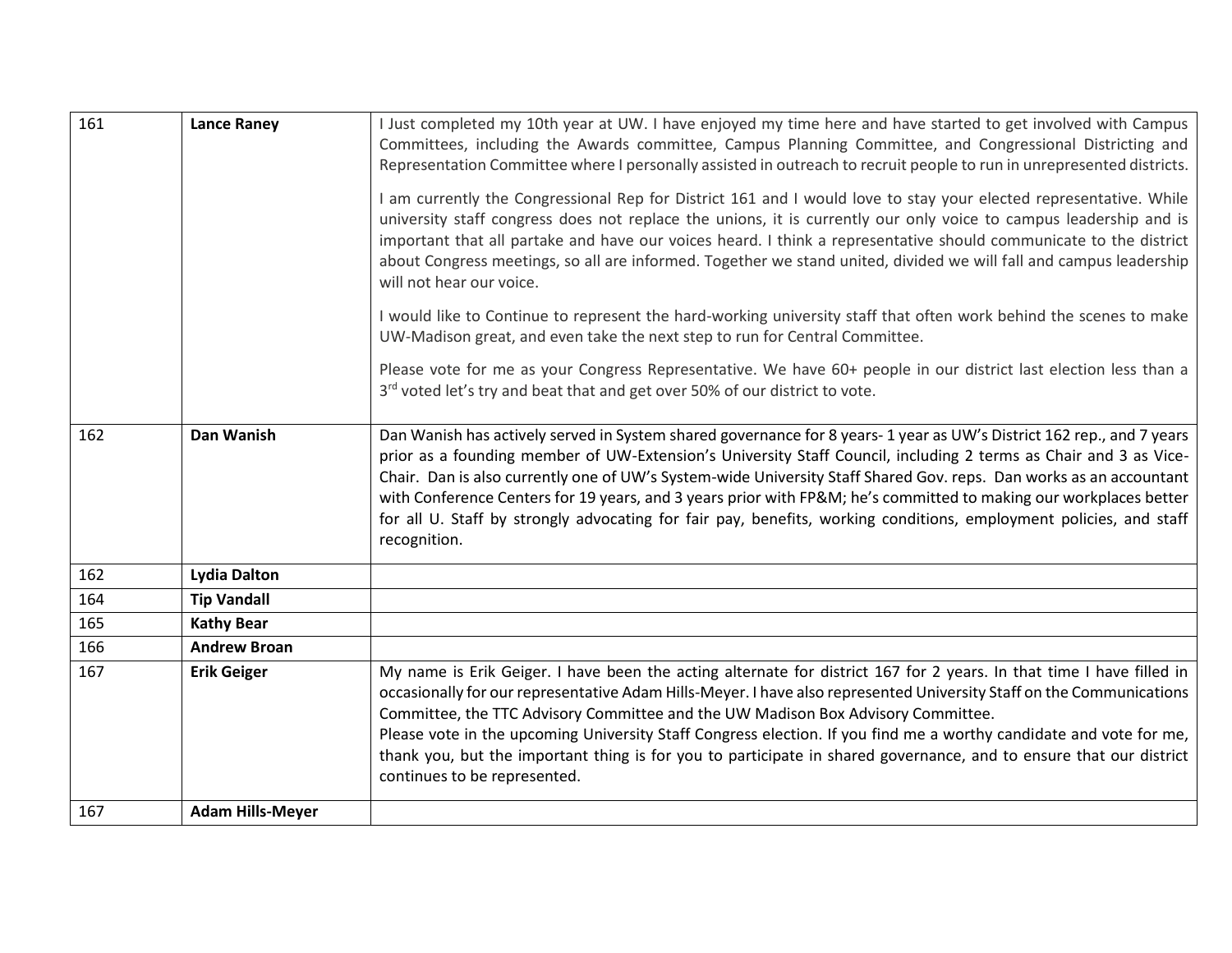| 168 | <b>Chris Rohr</b>       |                                                                                                                                                                                                                                                                                                                                                                                                                                                                                                                                                                                                                                                                                                        |
|-----|-------------------------|--------------------------------------------------------------------------------------------------------------------------------------------------------------------------------------------------------------------------------------------------------------------------------------------------------------------------------------------------------------------------------------------------------------------------------------------------------------------------------------------------------------------------------------------------------------------------------------------------------------------------------------------------------------------------------------------------------|
| 168 | <b>Mark Taylor</b>      |                                                                                                                                                                                                                                                                                                                                                                                                                                                                                                                                                                                                                                                                                                        |
| 168 | <b>Jerome Watson</b>    |                                                                                                                                                                                                                                                                                                                                                                                                                                                                                                                                                                                                                                                                                                        |
| 169 | <b>Allison Baldwin</b>  | Greetings! I am a recent graduate of UW-Madison now working as a Departmental Assistant at DoIT Enterprise<br>Business Systems. I studied Psychology and Neurobiology. I have a research background in social psychology studying<br>prejudice and implicit bias reduction interventions. I have alternate experience working as a line cook and managing<br>a butcher shop. I am committed to assessing the needs of others and fighting for equitable treatment for those around<br>me in a work setting and beyond. I am running for Congress to complement DoIT's current representation from<br>technical employees and to bring my perspective on people to DoIT and UW-Madison decision making. |
| 170 | <b>Philip Jochimsen</b> |                                                                                                                                                                                                                                                                                                                                                                                                                                                                                                                                                                                                                                                                                                        |
| 171 | <b>Matt Kenyon</b>      |                                                                                                                                                                                                                                                                                                                                                                                                                                                                                                                                                                                                                                                                                                        |
| 172 | <b>Todd Schwantes</b>   |                                                                                                                                                                                                                                                                                                                                                                                                                                                                                                                                                                                                                                                                                                        |
| 172 | <b>Andrew Hagen</b>     |                                                                                                                                                                                                                                                                                                                                                                                                                                                                                                                                                                                                                                                                                                        |
| 173 | <b>Gwen Goplin</b>      |                                                                                                                                                                                                                                                                                                                                                                                                                                                                                                                                                                                                                                                                                                        |
| 173 | <b>Courtney Summars</b> |                                                                                                                                                                                                                                                                                                                                                                                                                                                                                                                                                                                                                                                                                                        |
| 173 | Jim O'Brien             |                                                                                                                                                                                                                                                                                                                                                                                                                                                                                                                                                                                                                                                                                                        |
| 176 | <b>Gloria Brown</b>     |                                                                                                                                                                                                                                                                                                                                                                                                                                                                                                                                                                                                                                                                                                        |
| 177 | Cecilia Stodd           | As representative for District 177, I'll make sure employees are kept informed about the monthly University Staff<br>Congress meetings and any key developments across campus that impact your career. I am a Grant Specialist in the<br>Chemistry Department, and currently serve on the University Staff Personnel Policies and Procedures Committee<br>(PPC) and the University Research Council (URC).<br>I ask for your vote this May.                                                                                                                                                                                                                                                            |
| 179 | <b>Eric Schuck</b>      |                                                                                                                                                                                                                                                                                                                                                                                                                                                                                                                                                                                                                                                                                                        |
| 180 | <b>Joel Gerrits</b>     |                                                                                                                                                                                                                                                                                                                                                                                                                                                                                                                                                                                                                                                                                                        |
| 185 | <b>Russell Kutz</b>     |                                                                                                                                                                                                                                                                                                                                                                                                                                                                                                                                                                                                                                                                                                        |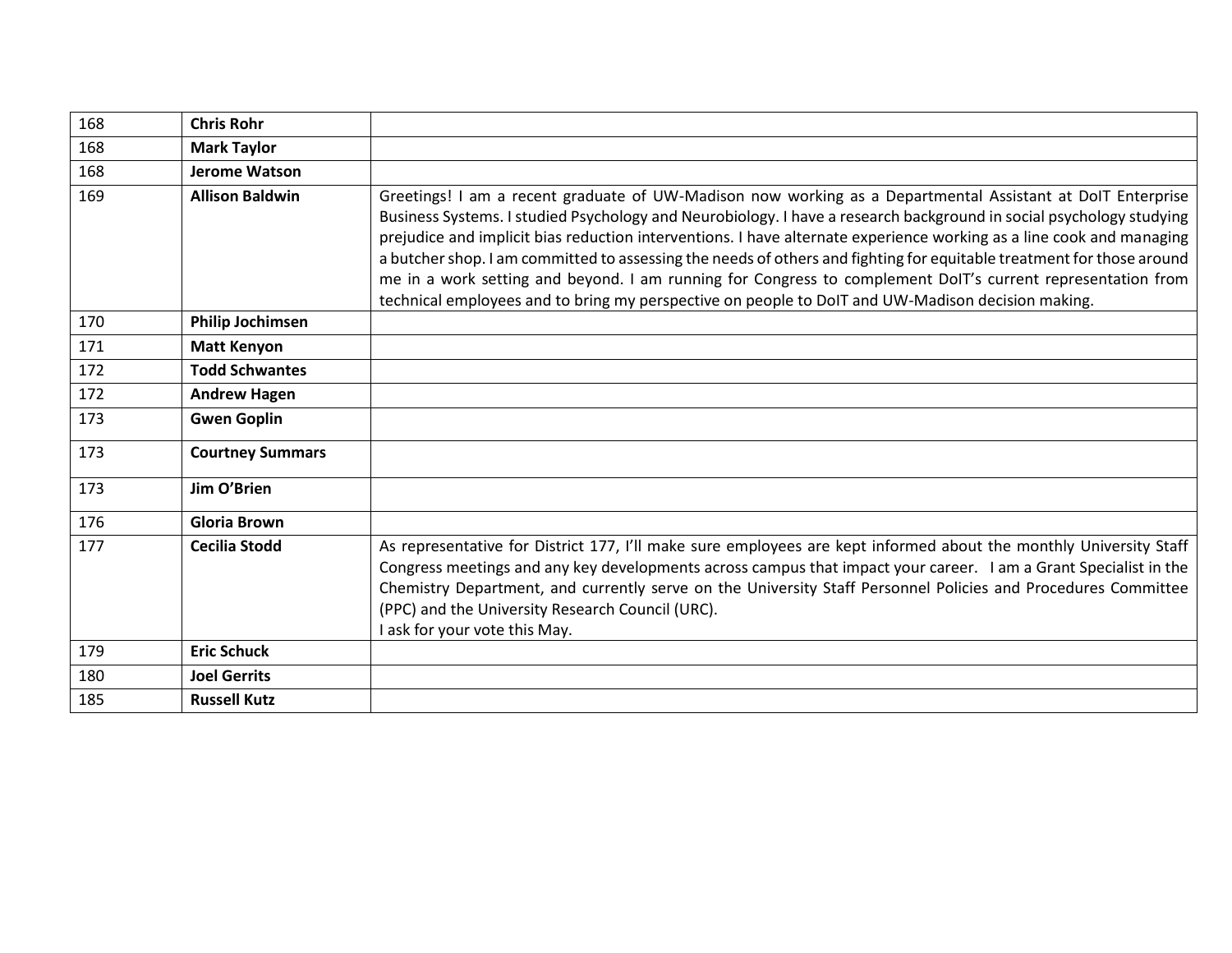| 186 | <b>Erik Pearce</b>         |                                                                                                                                                                                                                                             |
|-----|----------------------------|---------------------------------------------------------------------------------------------------------------------------------------------------------------------------------------------------------------------------------------------|
|     |                            |                                                                                                                                                                                                                                             |
|     |                            |                                                                                                                                                                                                                                             |
|     |                            |                                                                                                                                                                                                                                             |
|     |                            |                                                                                                                                                                                                                                             |
|     |                            |                                                                                                                                                                                                                                             |
| 188 | <b>Kirsten Martin</b>      |                                                                                                                                                                                                                                             |
|     |                            |                                                                                                                                                                                                                                             |
| 188 | <b>Shana Peterson</b>      |                                                                                                                                                                                                                                             |
| 189 | <b>Jennifer Rothamer</b>   | I work in the Department of Ophthalmology and Visual Sciences as a Program Assistant Supervisor-Advanced. This is                                                                                                                           |
|     |                            | my first time running for University Staff Congress. I have been with the University for 22+ years now and have worked                                                                                                                      |
|     |                            | in the Department of Ophthalmology and Visual Sciences the entire time. I look forward to helping make a positive<br>change in the environment I work in as well as for the university staff that I supervise. I would appreciate your vote |
|     |                            | for District 189.                                                                                                                                                                                                                           |
| 191 | <b>Jeffrey Schiller</b>    |                                                                                                                                                                                                                                             |
| 192 | Najib Zaman                |                                                                                                                                                                                                                                             |
| 192 | Amanda Sandora             |                                                                                                                                                                                                                                             |
| 192 | <b>Jzong Thao</b>          | My name is Jzong Thao. I worked as an Interpreter, Translator and Trainer in Cultural Linguistic Services since 2005.                                                                                                                       |
|     |                            | I also coordinate the UW Volunteer Tutoring Program, recruiting volunteer tutors to help our ELL (English Language<br>Learning) employees and J-1 visiting scholars with their English skills.                                              |
|     |                            | I have served on the Retirement Issues Committee, 2 <sup>nd</sup> & 3 <sup>rd</sup> Shift Committee and Professional and Tuition                                                                                                            |
|     |                            | Reimbursement Committee.                                                                                                                                                                                                                    |
|     |                            | My goal is not only to voice issues related to 1 <sup>st</sup> shift University Staff but also to continue to provide a venue for the                                                                                                       |
|     |                            | night shift employees to bring issues and provide feedback to Shared Governance.                                                                                                                                                            |
| 193 | <b>Monica Wilson</b>       |                                                                                                                                                                                                                                             |
| 193 | <b>Thomas Valtin-Erwin</b> |                                                                                                                                                                                                                                             |
| 194 | <b>Brian Shore</b>         | I would like to be an Alternate so vote for the other candidate(s)                                                                                                                                                                          |